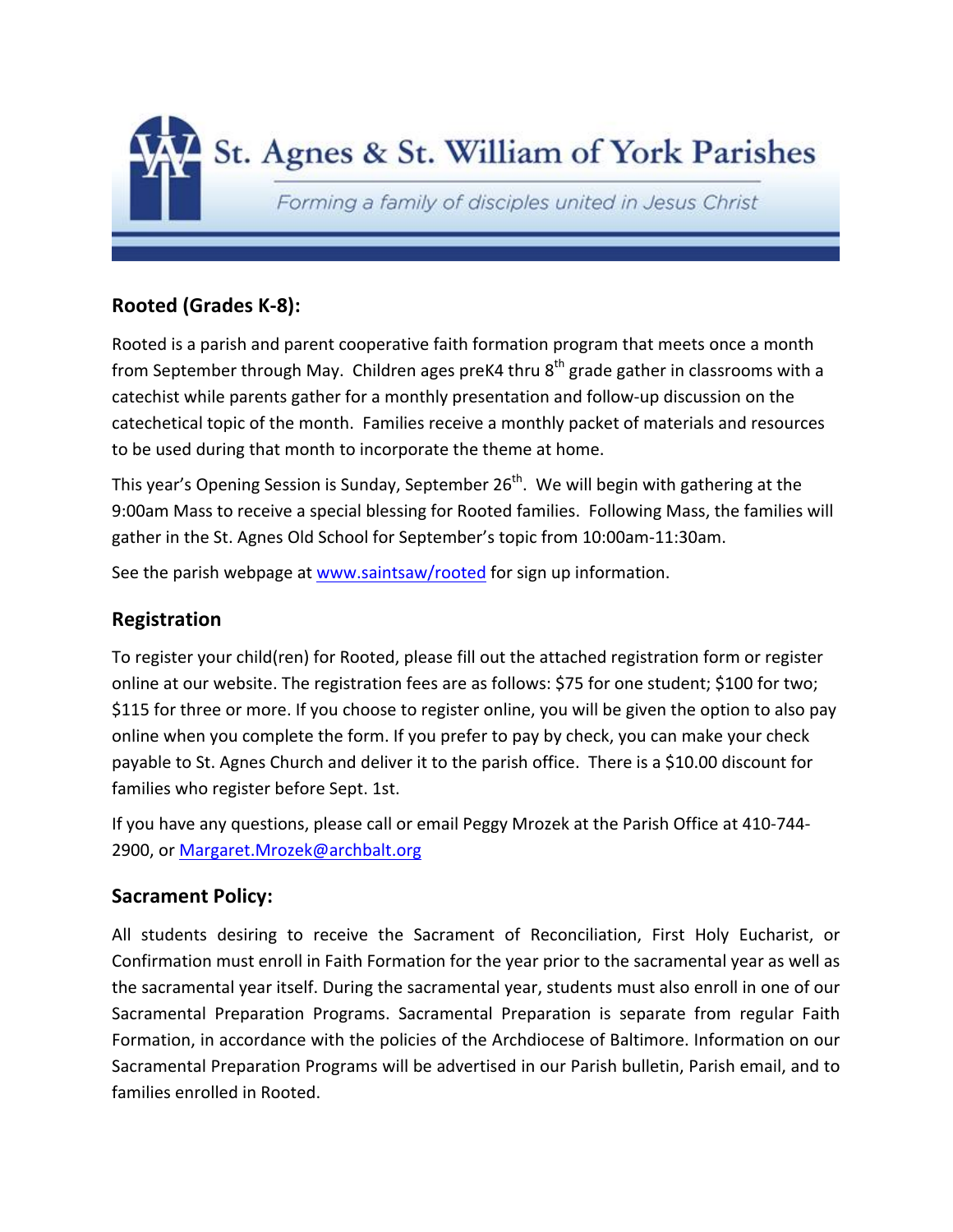

#### **September 26 - Opening Session**

9:00am Mass of Blessing - 10:00am Faith Formation session

**October 24, 2021**

**November 28 ,2021**

**December 19, 2021**

**January 23, 2022**

**February 27, 2022**

**March 27, 2022**

## **April 24, 2022**

## **May 1,2022**

May Crowning following 9:00am Mass at St. Agnes Church

## **May 8, 2022**

Rosary following 10:15am Mass at St. William of York Mary Garden

#### **May 22, 2022 - Closing Session**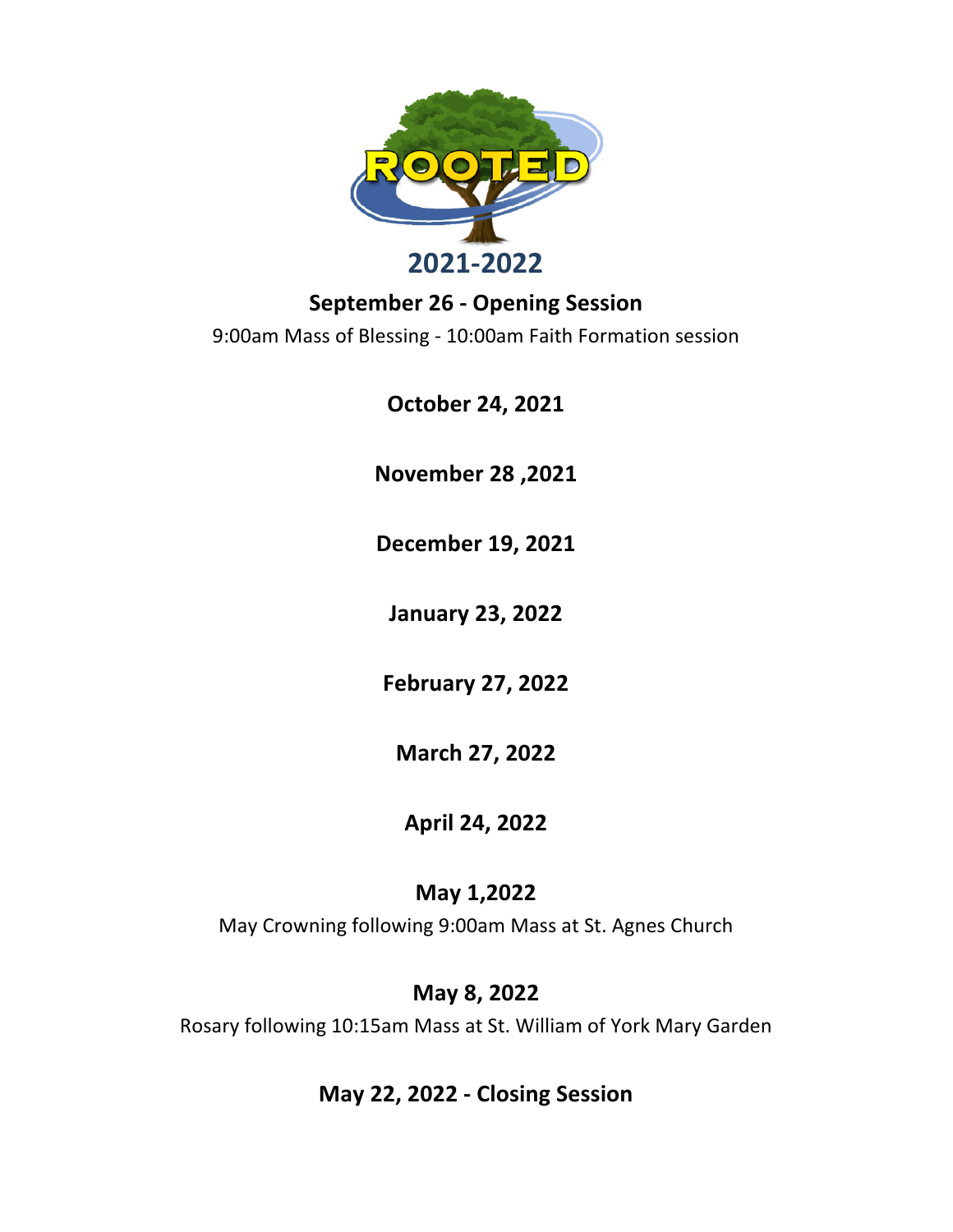

# **Notice of Non Verification of Immunization**

St. Agnes and St. William of York Catholic Churches and the Archdiocese of Baltimore affirm our collective commitment to providing religious education, including Vacation Bible School, with the safety and wellbeing of all children as our primary focus.

Although proof of immunization is not required to participate in a religious education program, you should take notice that if your child is not immunized, he/she is considered at risk for the disease or diseases against which vaccination offers protection. Vaccine preventable diseases still exist, and especially can spread quickly in child group settings, such as a religious education program. If an outbreak of the disease against which a child has not been fully vaccinated occurs during a religious education program, the child's risk of contracting the disease increases significantly.

Participation in religious education, including Vacation Bible School, at the Parish is completely voluntary. By enrolling a child who has not been vaccinated in religious education at the Parish, parents and guardians recognize, appreciate, and assume the risks associated with lack of immunization. This voluntary enrollment similarly means that parents and guardians understand and agree that St. Agnes and St. William of York Catholic Churches and the Archdiocese of Baltimore are not responsible or liable for any disease contracted by a child who is not immunized while participating in an educational program at the Parish.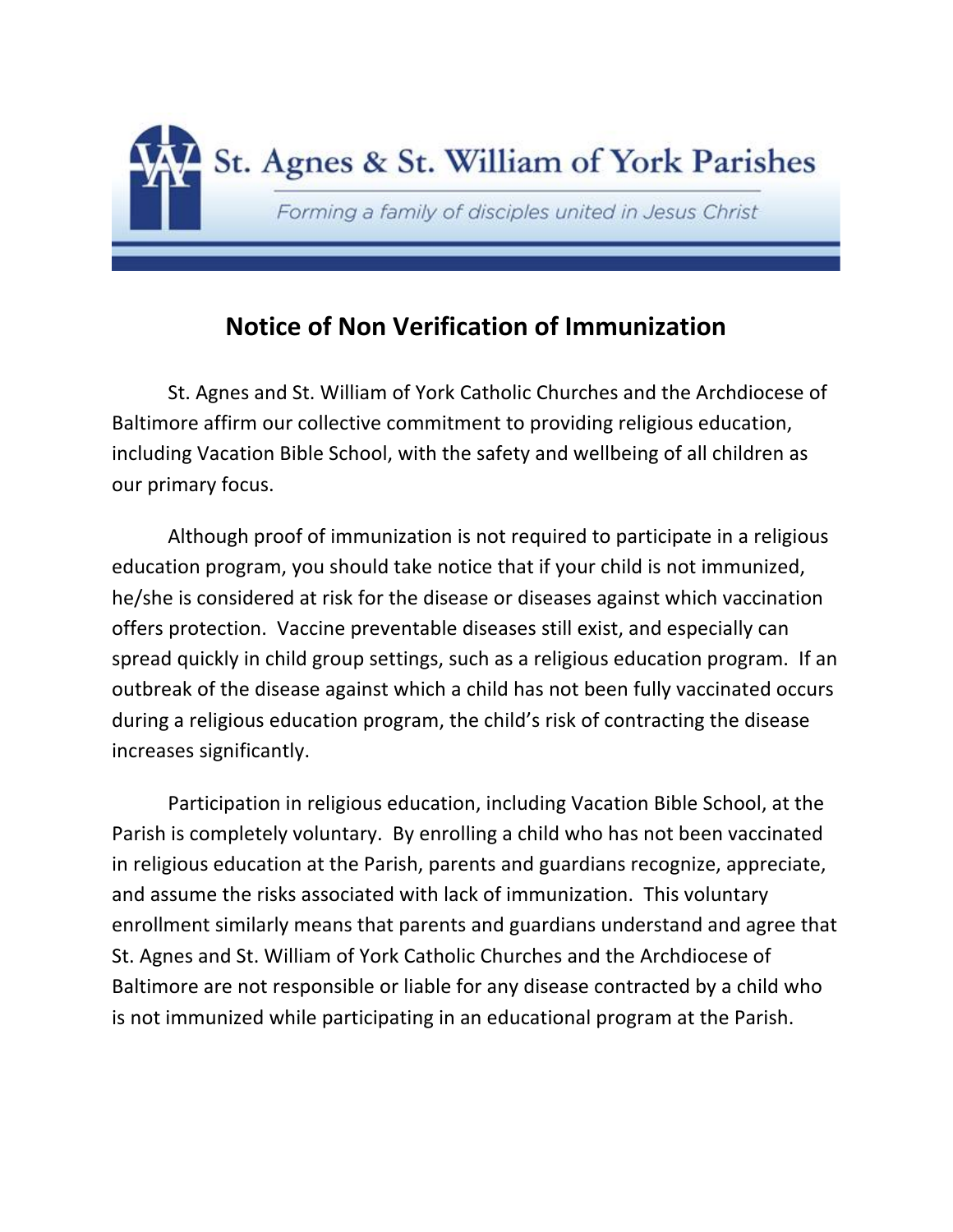## **Rooted Registration Form St. Agnes and St. William of York 2021-2022 Faith Formation**

|                                                                                         | Registered at: $\Box$ St. Agnes $\Box$ St. William of York Other: __________________     |  |  |  |
|-----------------------------------------------------------------------------------------|------------------------------------------------------------------------------------------|--|--|--|
|                                                                                         | <b>Parent/Guardian Information</b>                                                       |  |  |  |
|                                                                                         |                                                                                          |  |  |  |
|                                                                                         |                                                                                          |  |  |  |
|                                                                                         | Cell Phone: ___________________________________Cell Phone: _____________________         |  |  |  |
|                                                                                         |                                                                                          |  |  |  |
|                                                                                         |                                                                                          |  |  |  |
| I am interested in volunteering as a catechist. (100% Registration Discount) Y<br>N     |                                                                                          |  |  |  |
| I am interested in volunteering as a classroom aide. (50% Registration Discount) Y<br>N |                                                                                          |  |  |  |
|                                                                                         | (If you selected "yes" above, please circle the name of the person wishing to volunteer) |  |  |  |
|                                                                                         | Tuition Fees: \$75 for one student; \$100 total for two; \$115 total for three or more.  |  |  |  |
| Please make checks payable to St. Agnes Church.                                         |                                                                                          |  |  |  |
|                                                                                         | Note: For each new student, please attach to this form a copy of the child's Baptismal   |  |  |  |

**Certificate.**

**\*Early Registration Discount (Register before September 1st,2021)**

| <b>For Office Use Only</b> |                       |                 |                  |  |
|----------------------------|-----------------------|-----------------|------------------|--|
| <b>Amount Received:</b>    | <b>Date Received:</b> | Date Deposited: | <b>Check No.</b> |  |